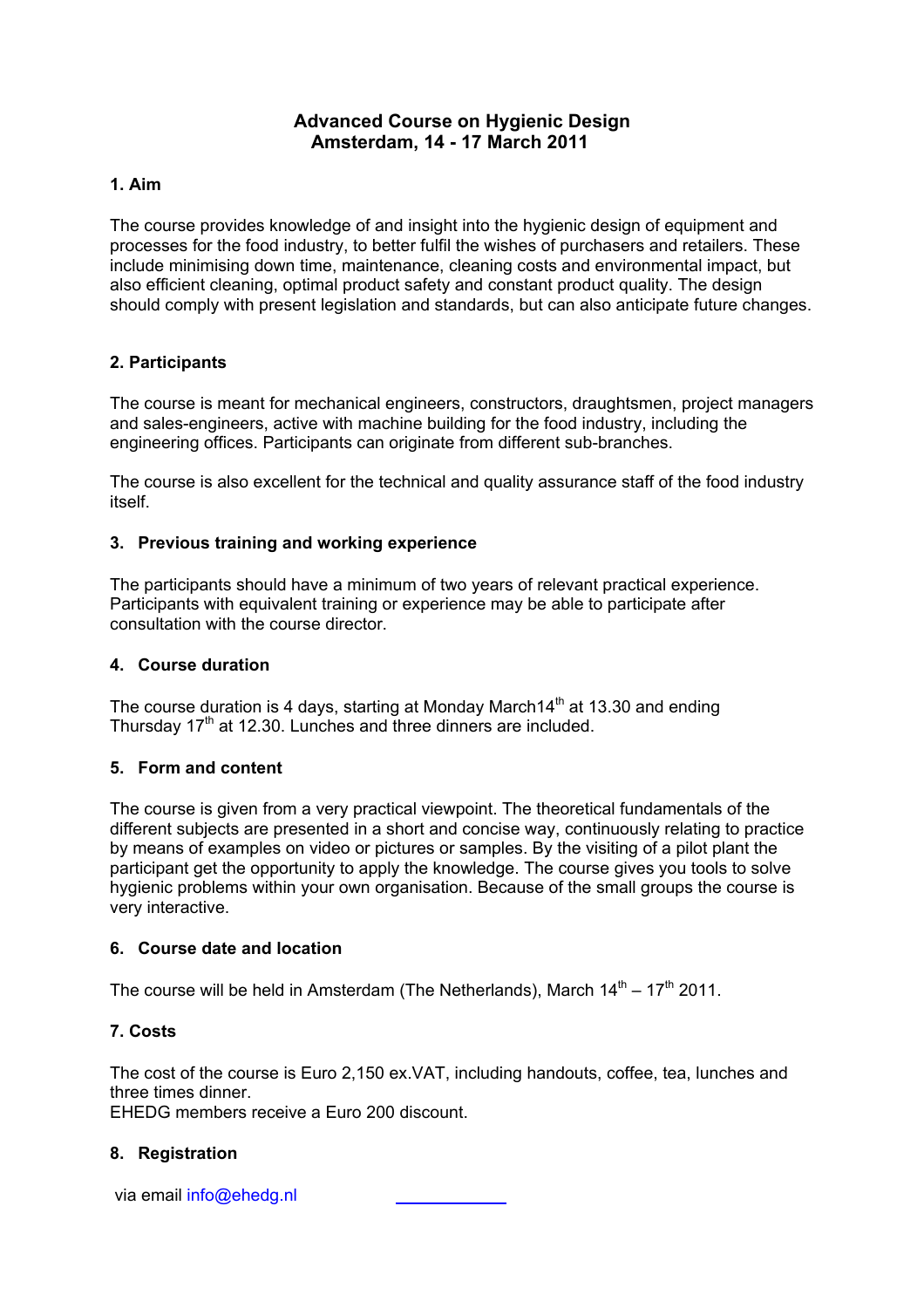## **9. Information**

For further information you can contact the members of the international training group W.N.A. Burggraaf or R. Cocker

#### **Program content**

- 1. Introduction
- 2. Design Constraints and Requirements
	- History, Standardization & Legal Aspects
	- Machinery Directive; NEN-EN 1672; ISO 14159; NSF 3-A, **EHEDG**;
	- General Food Law
- 3. Know Your Enemy<sup>™</sup>
	- Damage and losses caused
	- Functional microbiology
	- Contamination/invasion mechanisms
	- Colonisation, biofilms, preservation and death
- 4. Scientific background EHEDG documents
	- EHEDG Test Methods, three tests, results on sheet
- 5. Hygienic Design of Food Production Systems
	- Uses Know Your Enemy™ to explain reasons behind design rules
	- Introduction document 8 & 10
	- Cleanability
	- $\bullet$  Bad examples and effective solutions<sup> $M$ </sup>
	- Wider coverage than just equipment
- 6. Material of Construction
	- Stainless steel; carrion; surface finish
	- Polymer use; FDA, Limitations, Management, Desorption
	- Background information integrity polymer surface (for seals)
- 7. Welding Stainless Steel
	- also set-up project; QA QC incoming materials
	- permanent joint
- 8. Static Seals and Couplings
	- Design principle static seals; examples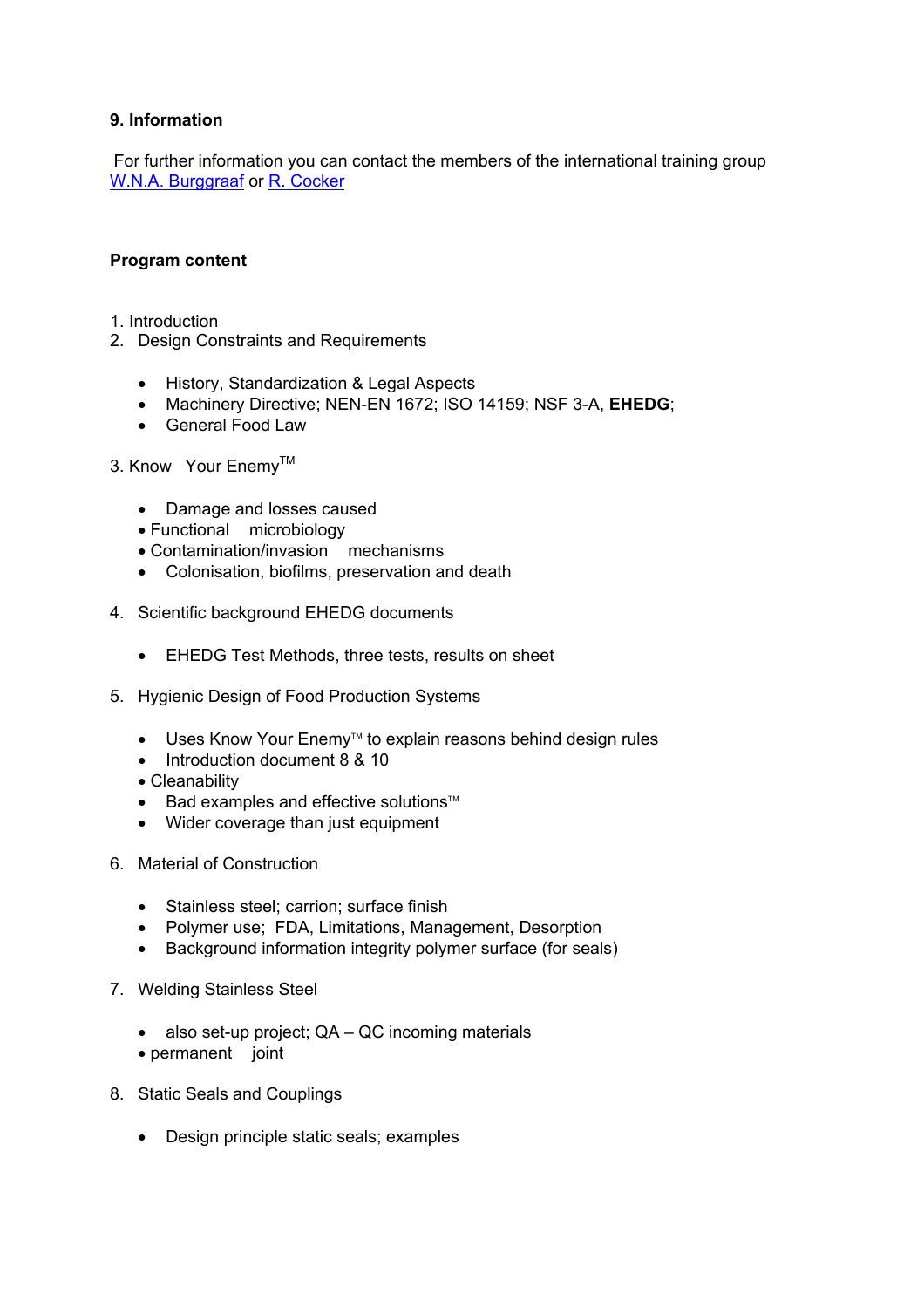- 9. Case Study: Spray Ball
	- Application; define: product contact areas; redesign model
- 10. Background: Rheology / Thermodynamics
	- Newtonian / non-Newtonian fluids; yield value (needed to understand case pump)
	- Flow rate; removal of micro-organism; falling film; results for closed equipment applicable to open equipment
	- Fouling heat treatment; sterilisation time (needed for heat treatment and reaction time)
- 11. Valves
	- Valve types
	- Hygienic versus aseptic
	- Double-seat valve
	- Case study weir-type valve

12. Dynamics Seals (Pumps)

- Case Positive replacement pump with application; safety valve and yield value
- 13. Cleaning and Disinfection

Course has up to now been focussed on removing invisible micro-organisms, but firstly visual soil has to be removed

- Cleaning & Disinfection 1 background
- Cleaning & Disinfection 2 application
- Fouling, cleaning agents, cleaning methods (Sinner circle), CIP, ATP
- 14. Continuous Thermal Treatment Processes
- 15. Open Equipment Design
- 16. Packaging
- 17. Supporting Activities Lubrication Use
	- FDA, Limitations, Management (following bearings; dynamic seals)
- 18. Building & Process Lay Out
	- design around process, equipment, logistics, etc.
- 19. Supporting Activities Installation & Maintenance Procedures
- 20. Case Study (Pilot Plant); 5 groups of 3-4 persons at the largest public accessible pilot plant at Nizo Institute in Ede, Netherlands with different pilot or semi production scale equipment;
- 21. Plenary Discussion
	- presentation each group of results case study
- 23. Back in the Office……..